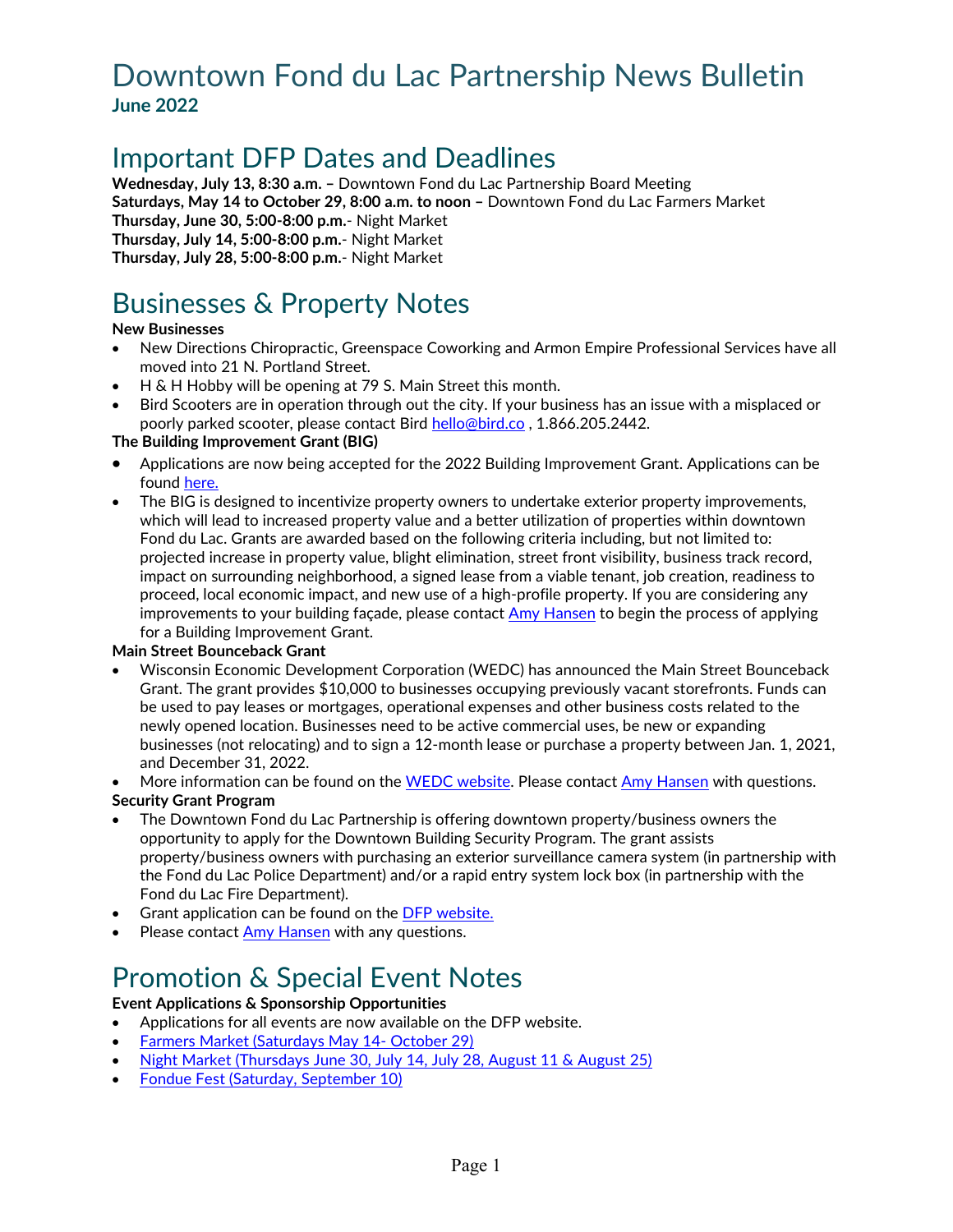# Downtown Fond du Lac Partnership News Bulletin **June 2022**

• We are currently seeking sponsors for the Farmers Market, Night Market and Fondue Fest. For more information, please contact [Amber Bodart.](mailto:amber@downtownfdl.com)

### **Downtown Fond du Lac Farmers Market**

- The Downtown Fond du Lac Farmers Market began on Saturday, May 14 and runs through Saturday, October 29.
- Main Street will be closed from 6 a.m. until 1 p.m. weekly between Forest Avenue to Western Avenue. There is no overnight parking on Main Street from May through October.
- Vendor applications are available at the DFP office and [website.](https://downtownfdl.com/farmers-market-vendors/)

#### **Night Market**

- The Night Market will begin on Thursday, June 30, from 5:00-8:00 p.m. Night Markets will take place on July 14, July 28, August 11 & August 25. Main Street will be closed between Division Street to Forest Avenue, including Sheboygan Street to Portland Street from 3:00-9:00 p.m.
- The mission of the Downtown Fond du Lac Night Market is to draw positive attention to the downtown business district while fostering community collaborations through art, music and experiences.
- Attendees can expect to see fresh produce, prepared foods, local artists, and live music all while enjoying a cold beverage. Kids can enjoy playing with the outdoor games that will be available at each event. Enjoy the Night Market before you stroll down to Thelma Sadoff Center for the Arts 13 Thursdays of Summer Concert Series.

#### **Fondue Fest**

- Fondue Fest will be held on Saturday, September 10, 2022, from 9 a.m. 5 p.m. The festival will take place between Merrill Street and Western Avenue and encompassing the side streets between Macy Street and Marr Street.
- All downtown businesses are eligible to receive up to 2 free spaces at this event. An application must be filled out and can be found on our [website.](https://downtownfdl.com/fondue-fest-vendors/)

#### **YPF Amazing Race**

- The Young Professionals of Fond du Lac are organizing The Amazing Race for Thursday, July 7. Just like the television show, teams sign up to compete in challenges at downtown businesses.
- If your business is interested in in being a stop in The YPF Amazing Race, please contact Craig Much at [craigm@horiconbank.com.](mailto:craigm@horiconbank.com)

#### **Downtown Gift Certificates**

• Downtown Fond du Lac Gift Certificates are accepted at 70 downtown businesses. Gift certificates are sold at the DFP office or [online](https://downtownfdl.com/doing-business/gift-certificates/) in denominations of \$10, \$25 or \$50.

## Organization Notes

- The DFP is proud to be one of the 863 Main Street programs across the country to have earned an Accredited status which is Main Street American's top level of recognition. More information can be found on Main Street America's [website.](https://www.mainstreet.org/blogs/national-main-street-center/2022/06/14/announcing-the-2022-main-street-america-designated)
- The DFP is currently seeking summer interns to assist with special events and graphic design.
- The next DFP Board of Directors meeting will be held on Wednesday, July 13, at 8:30 a.m. at Fox Valley Savings Bank. This meeting is open to the public.

# Streetscape Design Notes

#### **Downtown Planters**

• In the downtown district, there are 48 flower planters that have been 'adopted' by businesses. Currently, all planters have been adopted. If you would like to be added to the waiting list, please contact [Amy Hansen.](mailto:amy@downtownfdl.com)